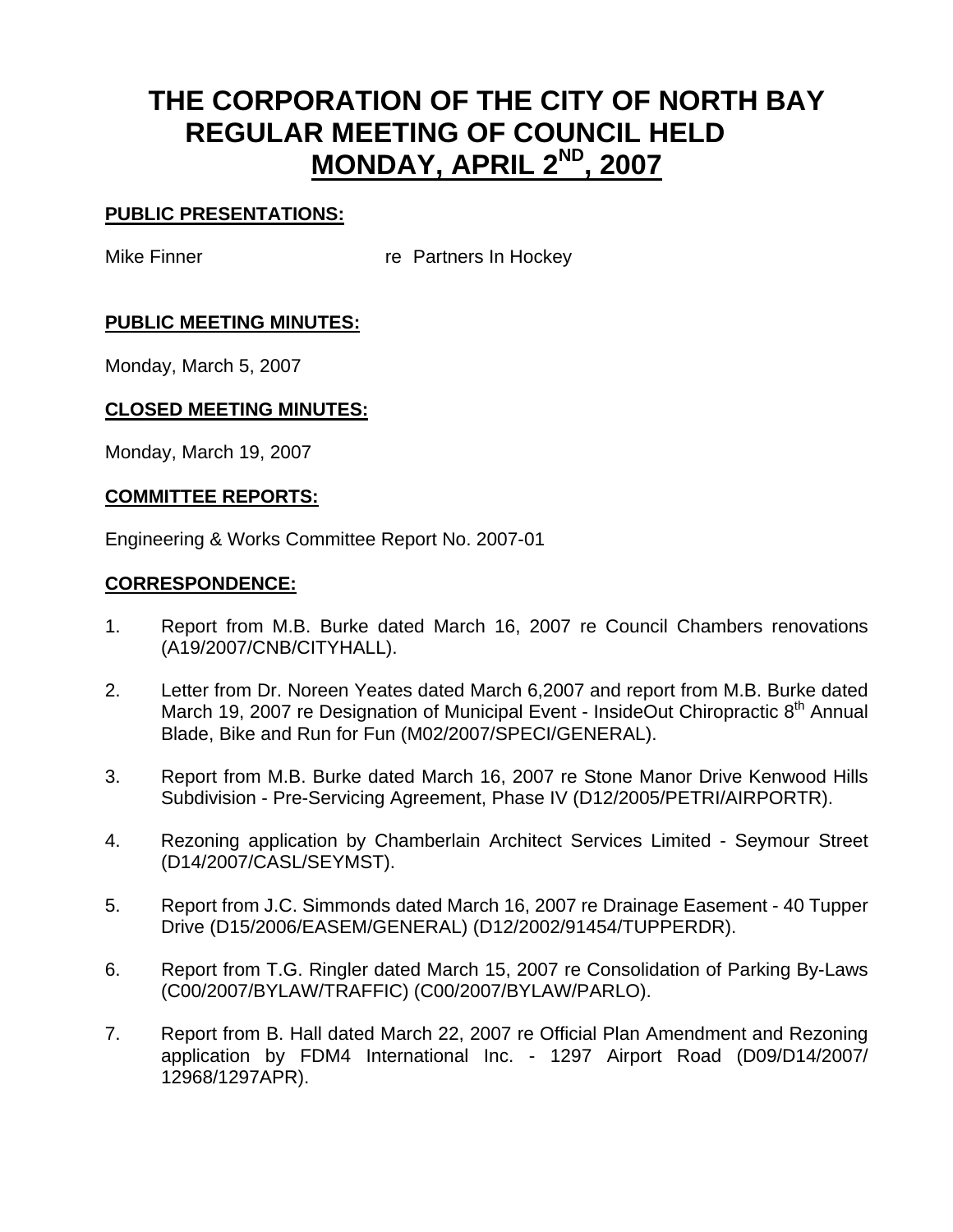- 8. Report from B. Hall dated March 22, 2007 re Rezoning application by Kevin Stephens on behalf of Karen McCluskey & Brent Wood - 593 John Street (D14/2006/ STEPK/593JOHN).
- 9. Report from P. Bullock dated March 8, 2007 re Development of a Green Plan for the City of North Bay (E00/2007/ENVIR/GENERAL).
- 10. Report from T.G. Ringler dated March 20, 2007 re Charitable Gaming (P09/2007/ LICEN/BINGO).
- 11. Report from J.D. Knox dated March 19, 2007 re Capital Budget Project No. 82 North Bay Jack Garland Airport (F05/2007/NBJGA/PR82).
- 12. Report from T.G. Ringler dated March 21, 2007 re New Bingo Revenue Model (P09/2007/LICEN/BINGO).
- 13. Report from J. Manning/B.A. Rogers dated March 21, 2007 re RFP 2007-22, Job Evaluation Review (H09/2007/NONUN/JOBEVAL).
- 14. Report from C.M. Conrad dated March 28, 2007 re Municipality of Powassan Resolution of Support (C02/2007/RES/GENERAL).
- 15. Report from J.J. Celentano dated March 28, 2007 re Municipality of Callander Resolution of Support *Aggregate Resources Act* Implementation (E00/2007/ AGGR/GENERAL).
- 16. Report from J. Manning/B.A. Rogers dated March 29, 2007 re Tender 2007-29, Removal of CN Trestles - Wyld Street and Ferguson Street (F05/2007/CNR/ FERGUSON).
- 17. Report from B.A. Rogers dated March 29, 2007 re 2007 Federal Public Transit Funding (L04/2006/MFA/TRANSFUN).

# **BY-LAWS FOR CONSIDERATION:**

#### **General Government - First and Second readings:**

By-Law No. 2007-54 to stop up, close and convey a portion of the laneway bounded by O'Brien Street, Lansdowne Avenue, McLeod Street and Hutcheson Avenue.

#### **General Government - First, Second and Third readings:**

By-Law No. 2007-55 to authorize the Bridge Rehabilitation Project.

By-Law No. 2007-56 to authorize the purchase and lease of vehicles and equipment for the Public Works & Services Division.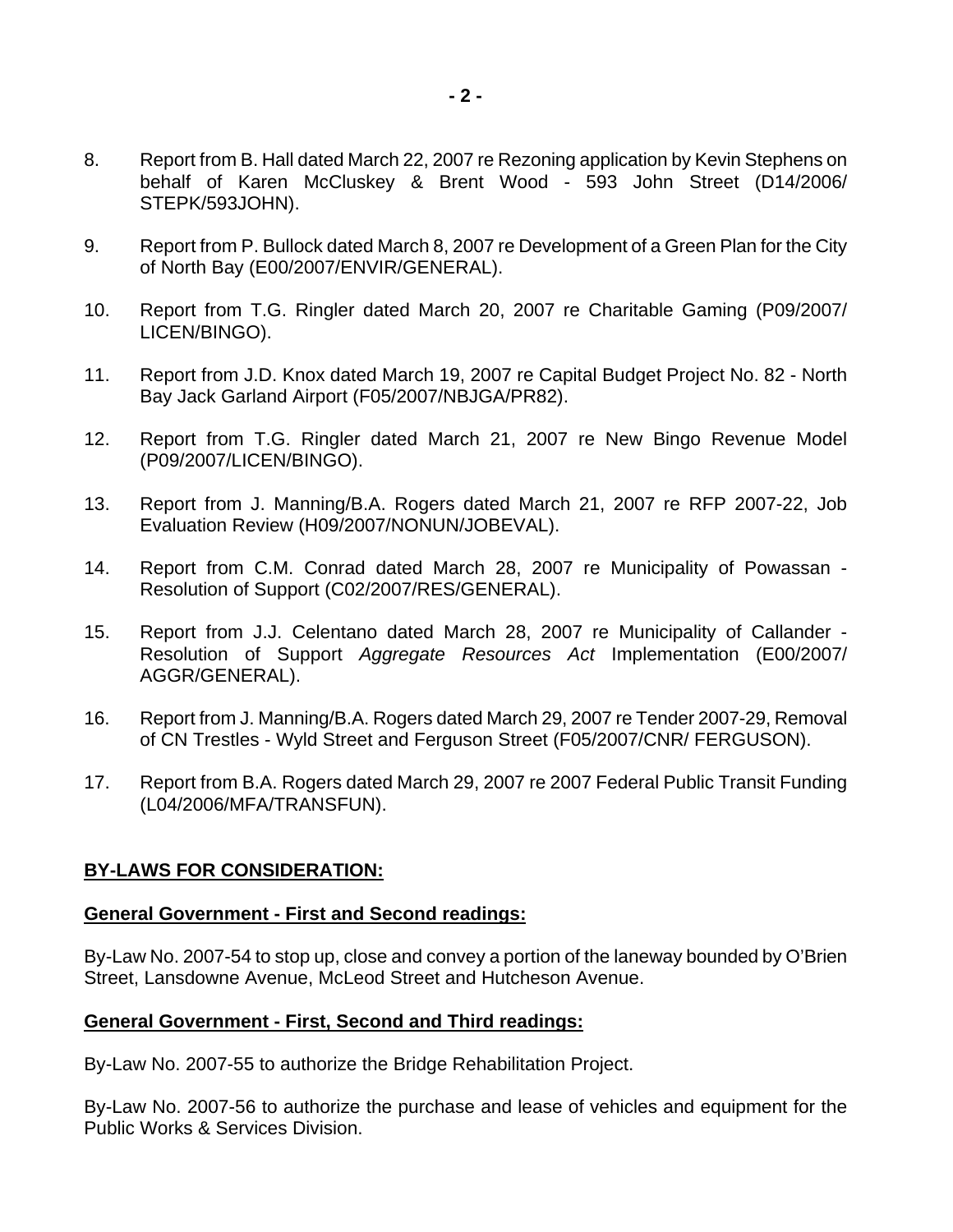# **General Government - First, Second and Third readings continued:**

By-Law No. 2007-57 to authorize the replacement of various rural road culverts.

By-Law No. 2007-58 to authorize the 2007 Capital Allocation for the North Bay Police Service.

By-Law No. 2007-59 to authorize the 2007 Capital Allocation for the North Bay Public Library.

By-Law No. 2007-60 to authorize the 2007 Capital Allocation for the Capitol Centre.

By-Law No. 2007-61 to authorize the Asphalt Resurfacing Sheeting Program.

By-Law No. 2007-62 to authorize the purchase of a Transit Bus Lift and renovations to buildings for the Public Works & Services Division.

By-Law No. 2007-63 to authorize the purchase and lease of new vehicles and equipment for the water and sanitary sewer maintenance activities of the Public Works & Services Division.

By-Law No. 2007-64 to authorize the Sewer & Water Reconstruction Project of the Public Works & Services Division.

By-Law No. 2007-65 to authorize the Watermain Looping Project.

By-Law No. 2007-66 to authorize the Sewer Treatment Plant Automation.

By-Law No. 2007-67 to authorize the Hydrant Rehabilitation Project.

By-Law No. 2007-68 to authorize the Waste Water (Sewage) Treatment Plant Facilities and Sanitary Sewer Lift Station repairs.

#### **Community Services - First, Second and Third readings:**

By-Law No. 2007-75 to repeal By-Law No. 2006-95 (being a by-law to rezone certain lands on Francis Street - Robert L. Smith).

By-Law No. 2007-76 to authorize the execution of an Agreement with BK Corporate Marketing Services, a division of Sudbury Wolves Hockey Club Ltd. relating to transit advertising.

By-Law No. 2007-78 to authorize the execution of an Agreement with Ottawa Volley Railway, operated by RaiLink Canada Ltd. relating to public pedestrian walkway/access for the North Bay Heritage Festival.

# **Engineering & Works - First, Second and Third readings:**

By-Law No. 2007-50 to authorize the execution of an Agreement with Northland Engineering (1987) Limited relating to Engineering Services for McKeown Avenue.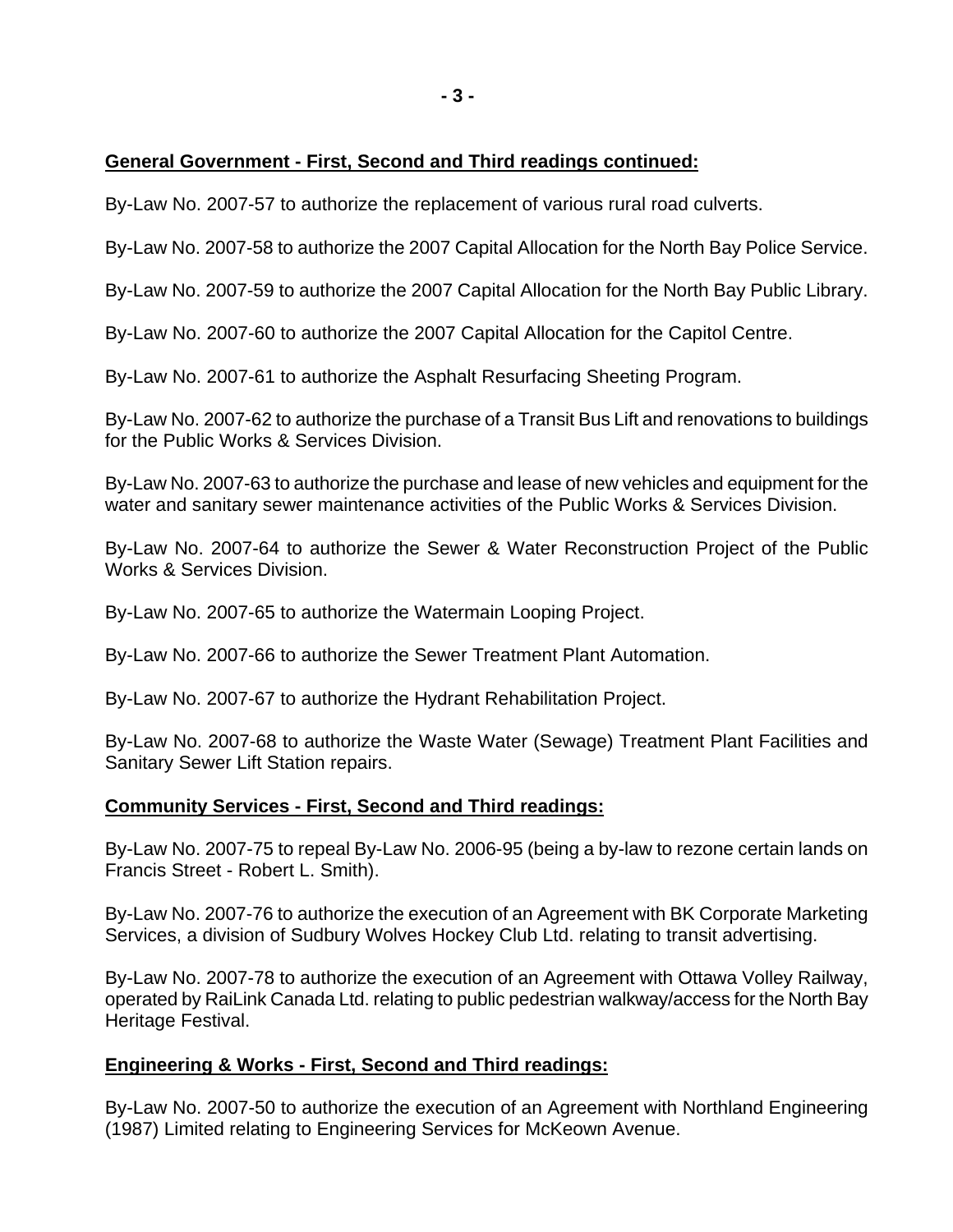# **Engineering & Works - First, Second and Third readings continued:**

By-Law No. 2007-69 to amend By-Law No. 2005-03 (being a by-law to control the use of pesticides).

By-Law No. 2007-77 to authorize the execution of an Agreement with Miller Paving North Bay, a division of Miller Paving Limited relating to asphalt concrete pavement patching.

# **MOTIONS:**

Councillor Mendicino re Presentation by Partners In Hockey Councillor Mendicino re Joint Hospital Laundry

# **IN-CAMERA CORRESPONDENCE:**

- 18. *Confidential* report from M.B. Burke dated March 21, 2007 re Property matter.
- 19. *Confidential* report from M.B. Burke dated March 20, 2007 re Property matter.
- 20. *Confidential* report from M.B. Burke dated March 27, 2007 re Property matter.
- 21. *Confidential* report from M.B. Burke dated March 27, 2007 re Property matter.

# **MOTION FOR RECONSIDERATION:**

# **QUESTIONS & ENQUIRIES:**

**GIVING NOTICE:**

**ADJOURNMENT:**